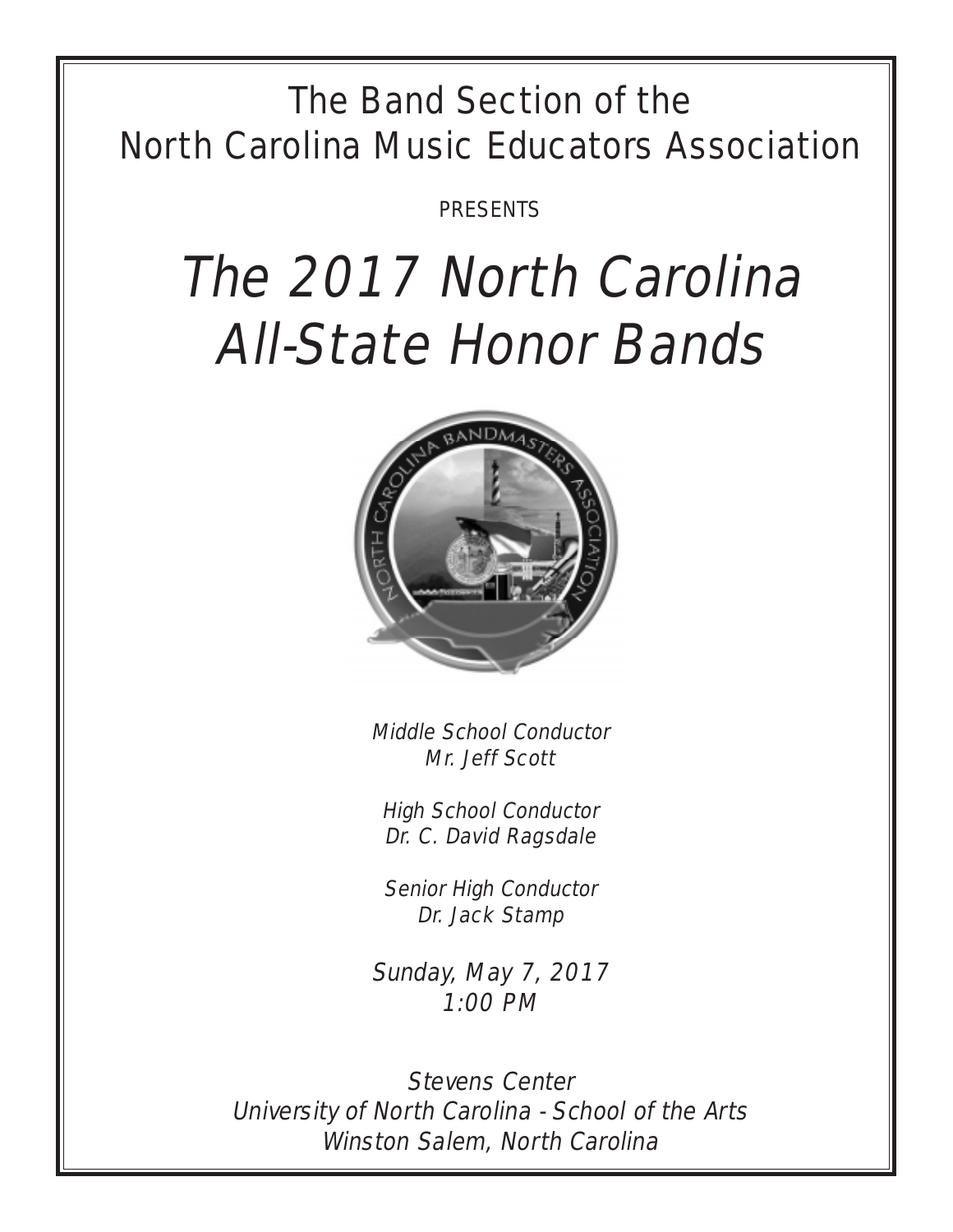## MIDDLE SCHOOL PROGRAM

To be selected from the following:

#### Mr. Jeff Scott - Middle School Conductor

Jeff Scott is the Director of Bands at Cario Middle School in Mount Pleasant. He is a graduate of the University of Kentucky and received a Master of Instrumental Music in Conducting at Southern Oregon University in 2005. In 2006, Mr. Scott received National Board Certification in Instrumental Music.

Prior to his arrival at Cario in 2001, Mr. Scott served twelve years in the Berkeley County school system, first as Director of Bands at Sedgefield Middle School, and later as Director of Bands at Goose Creek High School. In 1992, Mr. Scott was named national winner of the Stanbury Award for "Young Director of the Year". He is also listed in Who's Who Among American Teachers.

Bands under Mr. Scott's baton have consistently received Superior ratings at state, regional and national competitions, and have received the SCBDA's Outstanding Performance Award consecutively since 1989. Mr. Scott's symphonic bands have received Superior Ratings at the South Carolina Concert Festival every year since 1989. His Sedgefield Middle School Band was honored to perform at the 1992 SCMEA In-Service Conference, and his Cario Middle School Band enjoyed that same distinction in 2005. Mr. Scott is active as an adjudicator and clinician for concert and marching events throughout the Southeast.

Mr. Scott maintains professional affiliations with the National Band Association, MENC, Phi Mu Alpha, and Phi Beta Mu. He also received an appointment as a "Kentucky Colonel" by the Governor of Kentucky for his contributions to education.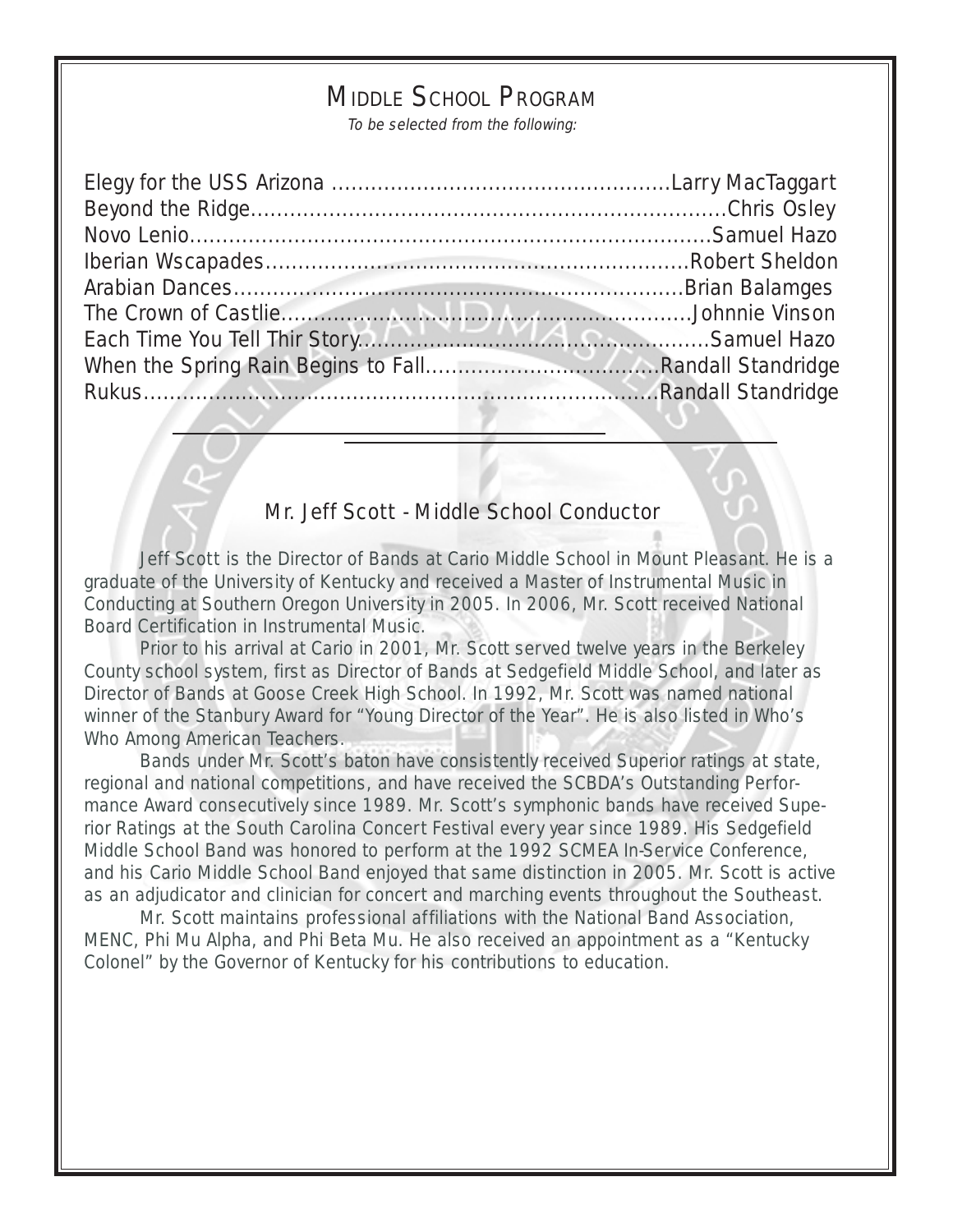## Middle School Honors Band Personnel

#### Flute

Catherine Ahn, Salem Sofia Kim, St. Timothy's Jane Negus, Weddington Anna Reed, Brevard Sharon Wang, F. J. Carnage Adrian Jones, Cape Fear Academy Julianna Wang, J.N. Fries Hylton Baker, Central Davidson Natalie Martin, North Lincoln Jack King, Murray

#### Oboe

Noa Weinreb, Ligon G. T. Magnet Sydney Fiore Kral, North Buncombe

#### Bassoon

Ray Oljeski, Durham School of the Arts Elizah Van Lokeren, North Buncombe

#### Clarinet

Nihar Thakkar, F.J. Carnage Aaron Lipsky, Cane Creek Kate Ma, Community House Jessica Liu, Phillips Isabelle Lee, Salem Kevin Munoz, MacWilliams Iris Reed, Smith Lillia Chapman, Granite Falls Clare Kennerly, Brevard Sammy Gagou, Hanes Magnet Alanna Paschall, Morehead City Ethan Spain, West Pine Frank Parsons, Brevard Sierra Brooks, Murray Rachel Miner, Meadowlark Joey Zhao, Mills Park Clara Spears, Central Wilkes Carissa Bryant, Meadowlark Emily Dixon, Grover C. Fields David Botero, Union Academy

#### Bass Clarinet

Yutong Qiu, Mills Park Claudia Telke, Apex Eli Halperin Pierce, Cane Creek Caroline Bartlett, Meadowlark

#### Contra-Bass Clarinet

Kacy VanDenBergh, Waynesville

#### Alto Saxophone

Will Wakeford, F.J. Carnage Mudit Agrawal, F.J. Carnage Connor Stewart, Northview Addison Aycock, South Charlotte Ransom Vance, Liberty

#### Tenor Saxophone

Sam Beasley, Topsail Logan Taylor, Archer Lodge Jordan Miller, Dixon Middle

#### Baritone Saxophone

Christopher King, Meadowlark

#### Trumpet

Alex Billingsley, Asheville Matthew Chang, Davis Drive Caleb Carter, Martin G. T. Magnet Emma Morris, Daniels Magnet Nathan Byrne, Brawley Isabela George, Dillard Drive Alexander Eischeid, Reedy Creek Owen Thorndike, Murray Collier Kirkland, Lakeshore Branson McKee, Roland-Grise Cullen Faircloth, Midway Tyler Britt, Mac Williams

#### F Horn

Samantha Robeson, St. Timothy's Aiden McCoy, Ligon G.T. Magnet Ethan Jones, Crain's Creek Kenneth Jackson, Charlotte Country Day Liliana Carreiro, Archer Lodge Michael Stauffer, Red Oak Lily Buckner, North Buncombe Kevin Pramojaney. Martin G.T. Magnet

#### **Trombone**

Chandler de Jong, Salem Maxwell Abelson, Heritage Thomas Holladay-Munoz, Hanes Magnet Owen Gast, North Buncombe Owen Streppa, Liberty Jacob Kathman, Meadowlark Elijah Van Camp-Goh, Roland-Grise Dan Rajaratnam, St. Timothy's Austin Harell, Red Oak

#### Euphonium

Jarrett Gaskins, E.B. Aycock David Gring, Ravenscroft Hudson McFayden, Mac Williams Justin Carrothers, Piedmont IB

#### Tuba

Hayden Silvester, Holly Grove Wesley Major, St. Timothy's Ethan Mackenzie, Mac Williams Lucca Ferraz, Valley Springs Charlie Monroe, Asheville Daniel Chandler, Liberty

#### String Bass

Anna Steed, Turrentine

#### **Percussion**

Jayden Rogers, Hanes Magnet Carson Hegler, North Buncombe Alston Harris, Paisley IB Samuel Underwood, Cedar Creek

#### Mallet

Christina Yang, Charlotte Latin Krista Barber, Newport

#### Timpani

Ethan McNeill, South Brunswick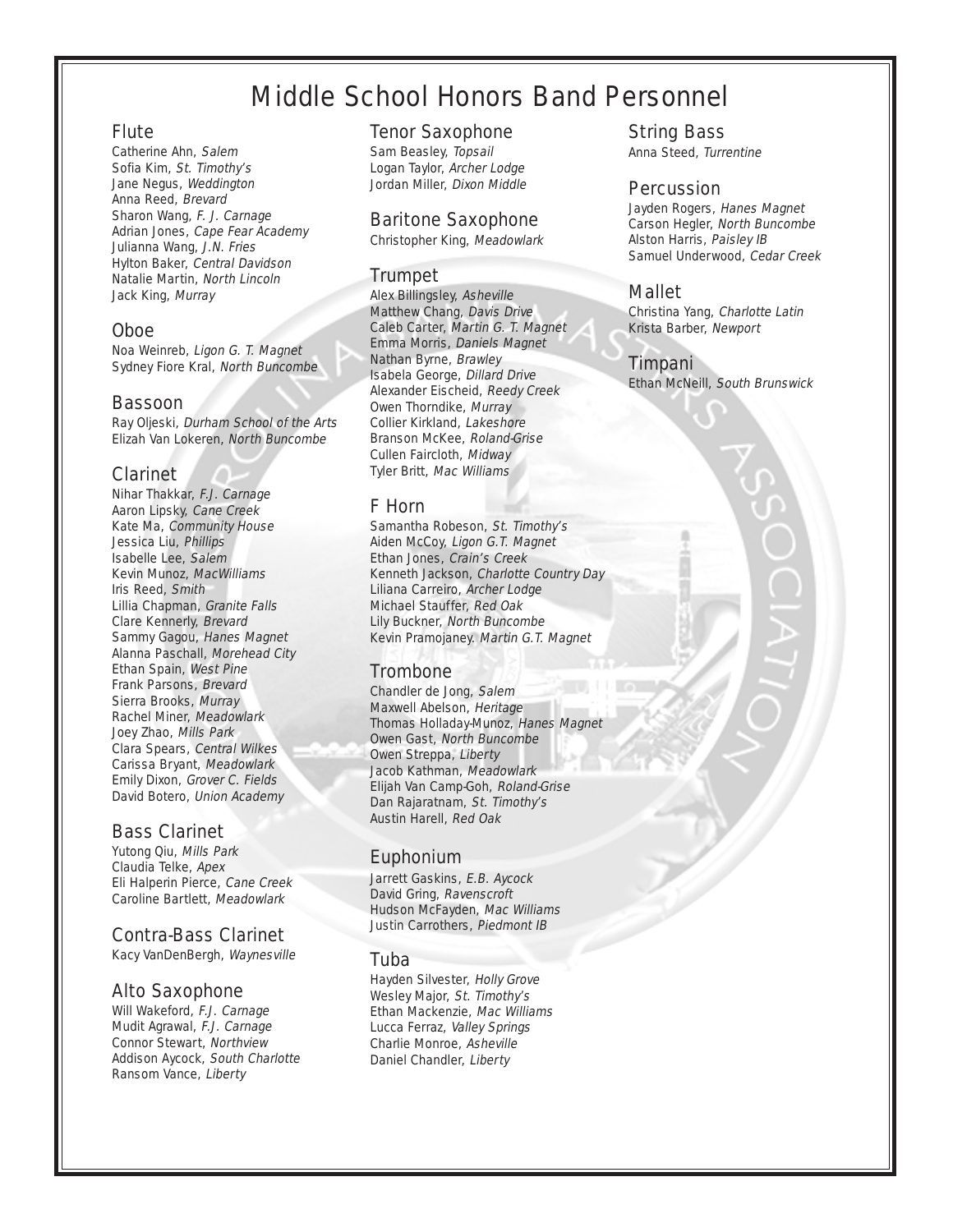## HIGH SCHOOL PROGRAM

To be selected from the following:

| Mambo from West Side StoryLeonard Berstein/Michael Sweeney |  |
|------------------------------------------------------------|--|
| Irish Tune form County Derry/Shepherd's HeyPercy Grainger  |  |
|                                                            |  |
|                                                            |  |
|                                                            |  |

## Dr. C. David Ragsdale - High School Conductor

Dr. C. David Ragsdale is Associate Professor and Chair of the Department of Music at the University of Alabama in Huntsville. In addition to his administrative responsibilities, Dr. Ragsdale teaches courses in music education and conducting. Additionally, Dr. Ragsdale conducts the University's Wind Ensemble, the Huntsville Youth Orchestra's "Sinfonia," the Huntsville Chamber Winds, and the Tennessee Valley Music Festival's orchestra and wind ensemble. He maintains an avid guest conducting schedule throughout the Southeastern US, including recent conducting engagements at the University of Georgia, the University of Southern Mississippi, the University of Central Florida, Wake Forest University, Winthrop University, as well as numerous district and all-state honor bands. Dr. Ragsdale is published in two collegiate music texts by McGraw-Hill Publishing and in the 8th, 9th, and 10th editions of GIA's popular "Teaching Music Through Performance" textbook series. Additionally, he is a regular contributor to "Ala Breve" in his role as Wind Band Expert for the President's Council of the Alabama Music Educators Association. In 2015, Dr. Ragsdale was named the UAH College of Liberal Arts Outstanding Professor of the Year.

Prior to UAH, Dr. Ragsdale served as the Associate Director of Bands for the Frost School of Music at the University of Miami where he directed the internationally-acclaimed "Band of the Hour" Marching Band for the Miami Hurricanes. In 2004, Dr. Ragsdale was inducted into the Iron Arrow Society, the highest honor attainable at the University of Miami by any student, faculty member, or alumnus.

Dr. Ragsdale holds a Bachelor of Music degree from Appalachian State University (NC), a Master of Music degree from Winthrop University (SC), and the Doctor of Musical Arts degree from the University of Miami (FL). A disaster responder for the American Red Cross, he and his wife Jennifer, Middle School Dean at Randolph School, currently reside in Huntsville, Alabama along with their daughters, Ella and Anna.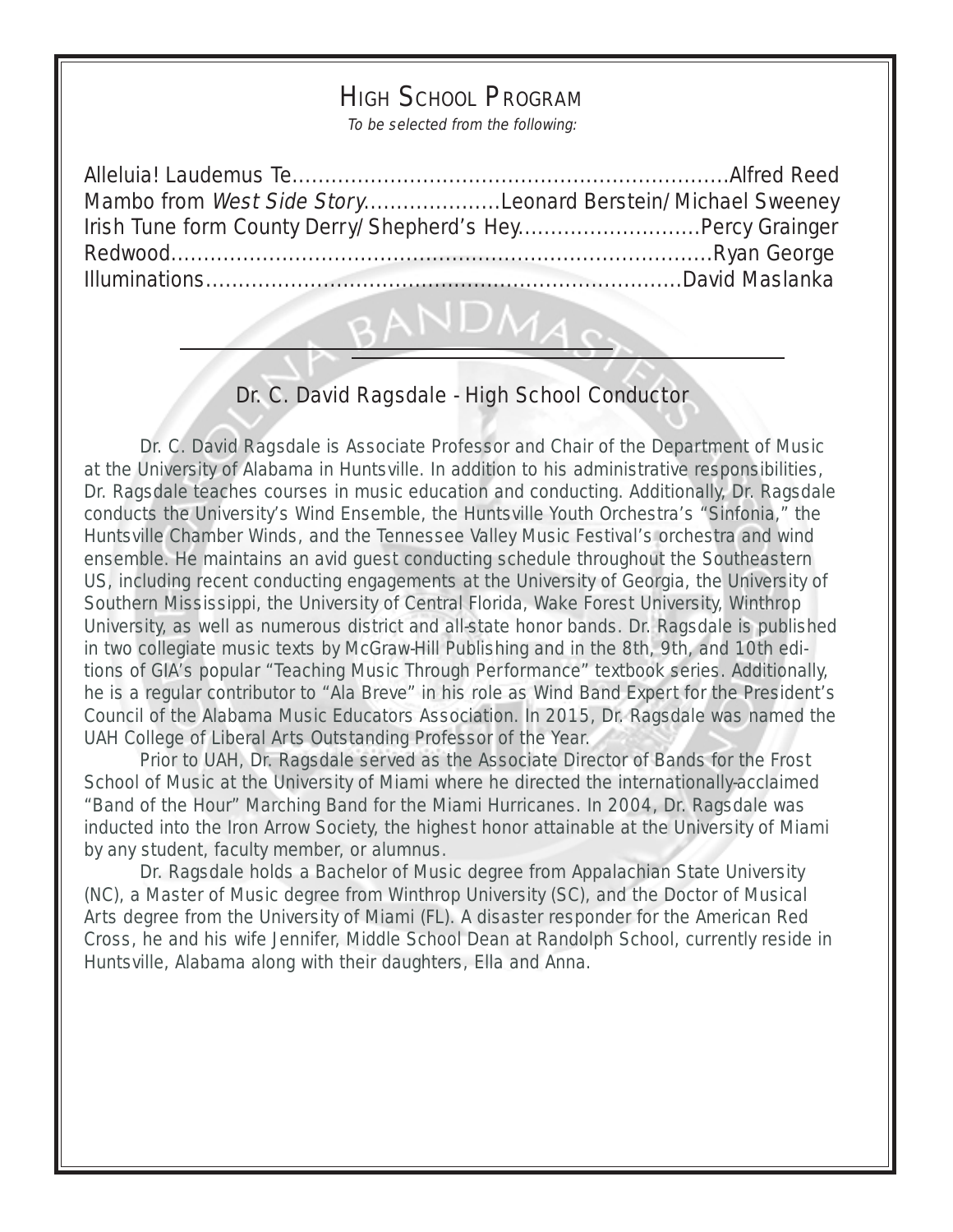## High School Honors Band Personnel

#### **Flute**

Julia Yeh, Panther Creek Sunni Li, Reagan Max Goolsbey, Apex Grace Dai, West Forsyth Suin Kang, Panther Creek Jala Battle, Northern Nash Emma Joseph, Charlotte Catholic Franklin Zheng , Ardrey Kell Haley Adams, Atkins Sion Kim, TC Roberson

#### Oboe

Alex Jun, Enloe Nikolas Romano, Enloe

#### Bassoon

Zachary VonCannon, East Mecklenburg Brianna Cantwell, Central Davidson

#### Clarinet

David Li, Providence Day Nicholas Edwards, Providence Day Francesca Altunyay, Hoggard Michael Talbott, Panther Creek Michael Wang, Enloe Brian Shi, Panther Creek Aaric Han, Panther Creek Sara Megown, Brevard Clara Shertzer, West Carteret Danielle Puccio, Athens Drive Madi Marks, Providence HS Cameron Sumile, Union Academy Aster Shear, West Forsyth Emily Frye, Asheville Ashley Sellers, West Forsyth Jordan Long, Central Davidson Marco Rojas, North Henderson Annika Pratt, Mount Tabor Mackenzie Chavis, Midway Sadie McNair, AC Reynolds

#### Bass Clarinet

Alexander Lay-Calvert, Central Acad. of Tech & Art John Nguyen, Brevard Mack Webb, Cape Fear Academy Isaiah Sherrod, Northern Nash

#### Contra-Bass Clarinet

Levi Basham, Western Harnett

#### Alto Saxophone

Veronica Leahy, Charlotte Latin Upper Benjamin Wallace, Apex Friendship Olivia Senor, AC Reynolds Alex Upton, North Davidson

#### Tenor Saxophone

Ernest Collins, Union Academy Sophie Buchheit, East Chapel Hill

#### Baritone Saxophone

Adithya Sriram, Green Hope

#### Trumpet

Michael Peery, Cary Brian Suh, Athens Drive Tyrone Williamson, Athens Drive Brandon Haley, Jack Britt Taylor Hubbard, Ravenscroft Cole Coppenbarger, Asheville Mary Maloney, Pender Maria Voss, West Carteret Sam Summer, West Forsyth Carlos Richter, J.H. Rose Clay Blankenship, Owen Isaac Cooper, R.J. Reynolds

#### F Horn

Kayley Summerlin, Central Davidson Aleksandr Serbinowski, Mooresville Jacob Hartman, Corinth Holders Phoebe Propst, Asheville Tyler Hiatt, West Forsyth Jacob Turner, Enloe Andrew Mincey, Orange Sarah Austin, Cuthbertson

#### **Trombone**

Gavin Kelley, Providence Ethan Colon, AC Reynolds Jonah McKee, West Forsyth Conor Detwiller, West Carteret Jason Wise, Pinecrest William Collins, Davie County Ben Hazel, Enloe Jeremy Huang, Apex Ryan Hoag, Pinecrest Caleb Kathman, West Forsyth

#### Euphonium

Ryan Ayscue, Cleveland Carter Lowe, Clinton Liam Hanson, Panther Creek Julie Beck, Central Davidson

#### Tuba

Drew Banzoff, Owen Mackenzie Puckett, Lake Norman Dylan Hickok, Midway Patrick Welmaker, AC Reynolds Owens Hans, Northern Nash Ahmad Sutherland, Panther Creek

#### String Bass

Noah Justice, Currituck County

#### Percussion

Madison Rogers, Enka Zachary Foster, South Brunswick Sophie Roper, Charlotte Catholic Jason McBane, Western Alamance Seth Hamilton, Central Davidson

#### Mallet

Himani Bhat, Reagan Olivia Andrews, Green Hope

#### Timpani

Hannah Robins, Reagan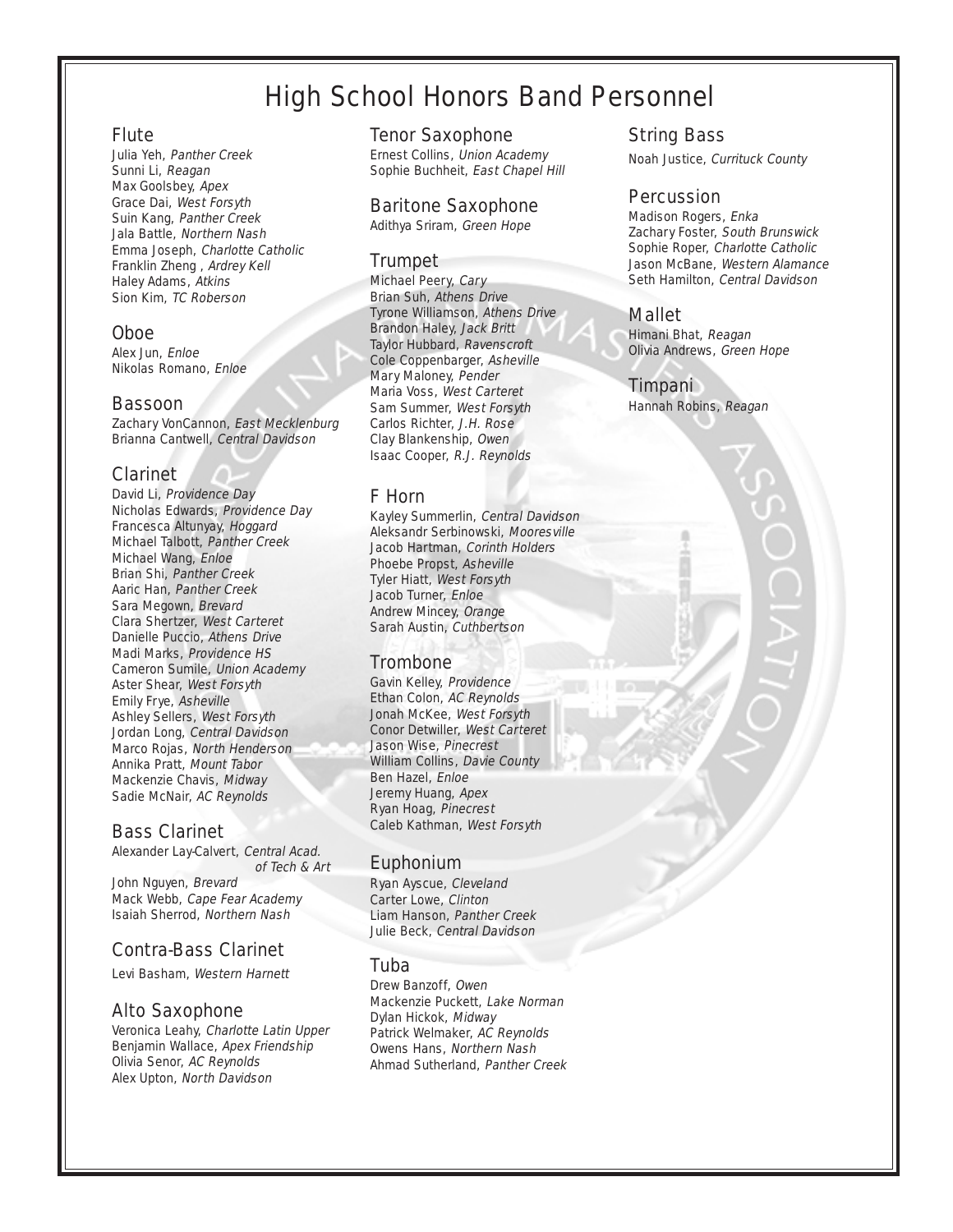## SENIOR HIGH SCHOOL PROGRAM

To be selected from the following:

### Dr. Jack Stamp - Senior High Conductor

Dr. Jack Stamp is currently adjunct Professor of Music at the University of Wisconsin-River Falls where he teaches conducting. Prior to this appointment, Dr. Stamp served as Director of Band Studies at Indiana University of Pennsylvania for 25 years. In addition, he served as chairperson of the music department for six years.

He holds a DMA degree in Wind Conducting from Michigan State University where he studied with Eugene Corporon. He resides in Hudson, WI with his wife, LeAnn.

Prior to his retirement from IUP, he served as chairman of the Division of Fine Arts at Campbell University in North Carolina. He also taught for several years in the public schools of North Carolina. In addition to these posts, Dr. Stamp served as conductor of the Duke University Wind Symphony (1988-89) and was musical director of the Triangle British Brass Band, leading them to a national brass band championship in 1989.

Dr. Stamp's primary composition teachers have been Robert Washburn and Fisher Tull, though he was strongly influenced by his music theory teachers at Indiana University of Pennsylvania and East Carolina. Other studies include work with noted American composers David Diamond, Joan Tower and Richard Danielpour.

He is active as a guest conductor, clinician, adjudicator, and composer throughout North America and Great Britain. His compositions have been commissioned and performed by leading military and university bands across the United States. He has won the praise of American composers David Diamond, Norman Dello Joio, Ron Nelson, Michael Torke, Samuel Adler, Robert Ward, Robert Washburn, Fisher Tull, Nancy Galbraith and Bruce Yurko for performances of their works. He is also a contributing author to the "Teaching Music Through Performance in Band" series released by GIA Publications.

In 1996, he received the Orpheus Award from the Zeta Tau Chapter of Phi Mu Alpha for service to music and was named a "Distinguished Alumnus" of Indiana University of Pennsylvania. In 1999, he received the "Citation of Excellence" from the Pennsylvania Music Educators Association. In 2000, he was inducted into the prestigious American Bandmasters Association. He was awarded the title of "University Professor" for the 2008-2009 academic year at IUP. This is the highest award the university gives to a professor.

He is founder and conductor of the Keystone Winds, an ensemble dedicated to the performance of American band music. Two CD recordings on the Citadel label entitled "Past the Equinox: The Music of Jack Stamp" and "Cloudsplitter" by the Keystone Wind Ensemble with the composer conducting feature his band works. He is founder and conductor of this ensemble, and also leads them on the Citadel releases, "Night Fantasy: The Wind Music of Robert Ward", "Divertimento: Wind Music by American Composers", "Celebrations", "Wind Visions: The Music of Samuel Adler", "Songs of Abelard", "Pageant", "Cornerstones", and "Out of the Depths". He has also initiated a new series on the Klavier label which boasts three releases which include composer interviews: "The Composer's Voice: The Music of Norman Dello Joio", "The Composer's Voice: The Music of H. Owen Reed", "The Composer's Voice: The Music of William Schuman". "The Composer's Voice: the Music of Alfred Reed", "The Composer's Voice: The Music of Ron Nelson", "Leroy Anderson - The Phantom Regiment and Other Tales" and "The Band Music of Fisher Tull" released in the fall of 2015.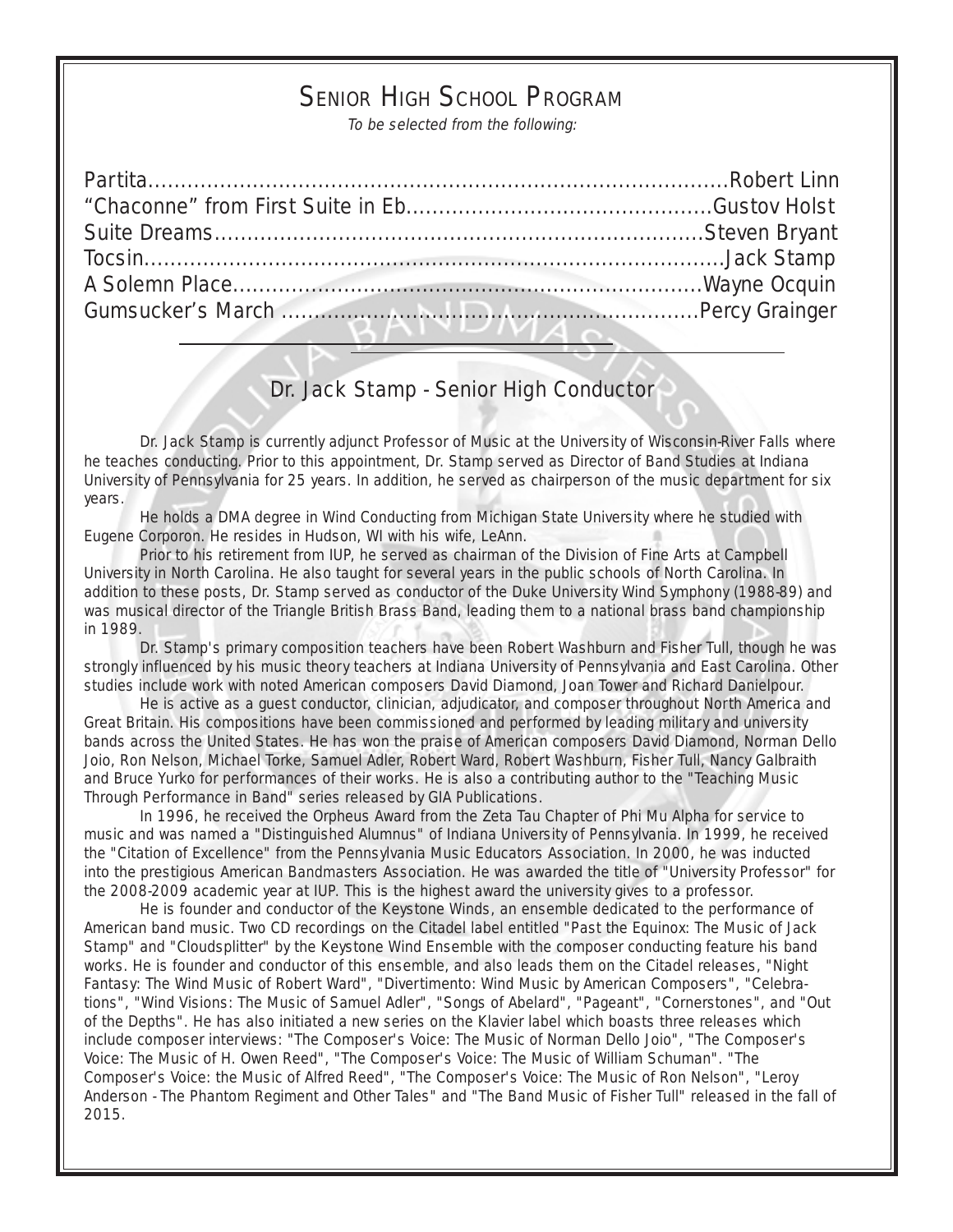## Senior High School Honors Band Personnel

#### Flute

Jamie Lee, Providence Sarah Morrissey, A.C. Reynolds Hayden Loeb, Chapel Hill Eric Ross, Ronald Reagan Katie Grischow, Northern Nash David Choi, Northwood Temple Morgan Topol, Middle Creek Sarayu Pai, Grimsley Rebecca Meier, Wheatmore Grace Sloan, A.C. Reynolds

#### Oboe

Melody Shaffer, Asheville Gabrielle McBroom, Northside

#### Bassoon

Julia Klauss, West Carteret Nicholas Drda, Clayton

#### Clarinet

Yiwen Yin, A.C. Reynolds John Gonzalez, West Caldwell Ben Kipps, Raleigh Charter Bryan Kirk, Myers Park Emma Brock, Cuthbertson Elizabeth Shin, Green Hope Alyssa Mickle, Croatan Jay Shin, Raleigh Charter Elyza Espinosa, Northwest Guilford Abigail Nunez, Green Hope Ramiro Soto, Bunker Hill Chelsea Strange, Davie County Maia Alen, West Carteret Chloe Bryan, Harnett Central Jinah Chon, Jack Britt Hannah Graham, Providence Emily Spain, Pinecrest Mary Rosenberg, Cape Fear Lauren Howell, Pinecrest Megan Zhang, Marvin Ridge

#### Bass Clarinet

Taylor Barlow, North Davidson Will Furth, Green Hope Montana Williams, A.C. Reynolds Nicholas Bowen, Panther Creek

#### Contra-Bass Clarinet

McKinley Baker, Central Davidson

#### Alto Saxophone

T.J. Kane, A.C. Reynolds Stuart Whitehead, Northern Nash Tomoki Tashiro, J.H. Rose Victoria Mitchell, Holly Springs

#### Tenor Saxophone

Ian Boletchek, Green Hope Katie McMahon, A.C. Reynolds

#### Baritone Saxophone

Joshua Wright, Northwest School of the Arts

#### Trumpet

Joshua Krovetz, Holly Springs Geroge Mayo III, Ashley Ben Haden, Asheville Jacob Dobson, Ronald Reagan Bryson Peacock, Smithfield-Selma Reggie Jackson, A.C. Reynolds Eric Williams, Manteo Timothy Tucker, Wake Forest Kendall Davis, A.C. Reynolds Ludwig Bertram, Cary David Peebles, North Buncombe Matthew Schriefer, A.C. Reynolds

#### F Horn

Daniel Winkelman, Atkins Detrich Morrison-Jones, Apex Tristan Burns, Northwest School of the Arts Drew Smith, Cape Fear Mary-Kathryn Strickland, Pine Forest Ben Masters, South Caldwell Ashlea Milligan, Bevard Mary Wardrop, Northwood

#### Trombone

Max Inman, Panther Creek Brigham Jensen, Ralph L. Fike Jack Trathen, Raleigh Charter Daniel Elston, Friendship Christian Caleb Lanning, Davie County John Roselli, Charlotte Catholic Daniel Irwin, Lenoir-Rhyne University: High School Scholars Emma Nussman Providence Corey McVay, A.C. Reynolds

#### Euphonium

Matthew Wise, Pinecrest Robert Lanier, Hickory Ridge Balthazar Strivelli, North Buncombe Justin Taylor, East Lincoln

#### Tuba

Justin Bare, South Granville Ryan Bratton, A.C. Reynolds Charles Storey, Lincolnton Aaron Ott, Pinecrest John Turpin, Cuthbertson John Reyna, Ashley Eric Brown, Jack Britt

String Bass Samuel Ocheltree, Cox Mill

#### Percussion

Ethan Styll, Millbrook Xavier Ware, West Carteret Courtney Cook, Holly Springs Seth Hamilton, Central Davidson

#### Mallet

Riley Hook, John T. Hoggard Haiven Pearce, Southern Nash

#### Timpani

Jack McArthur, NCSSM